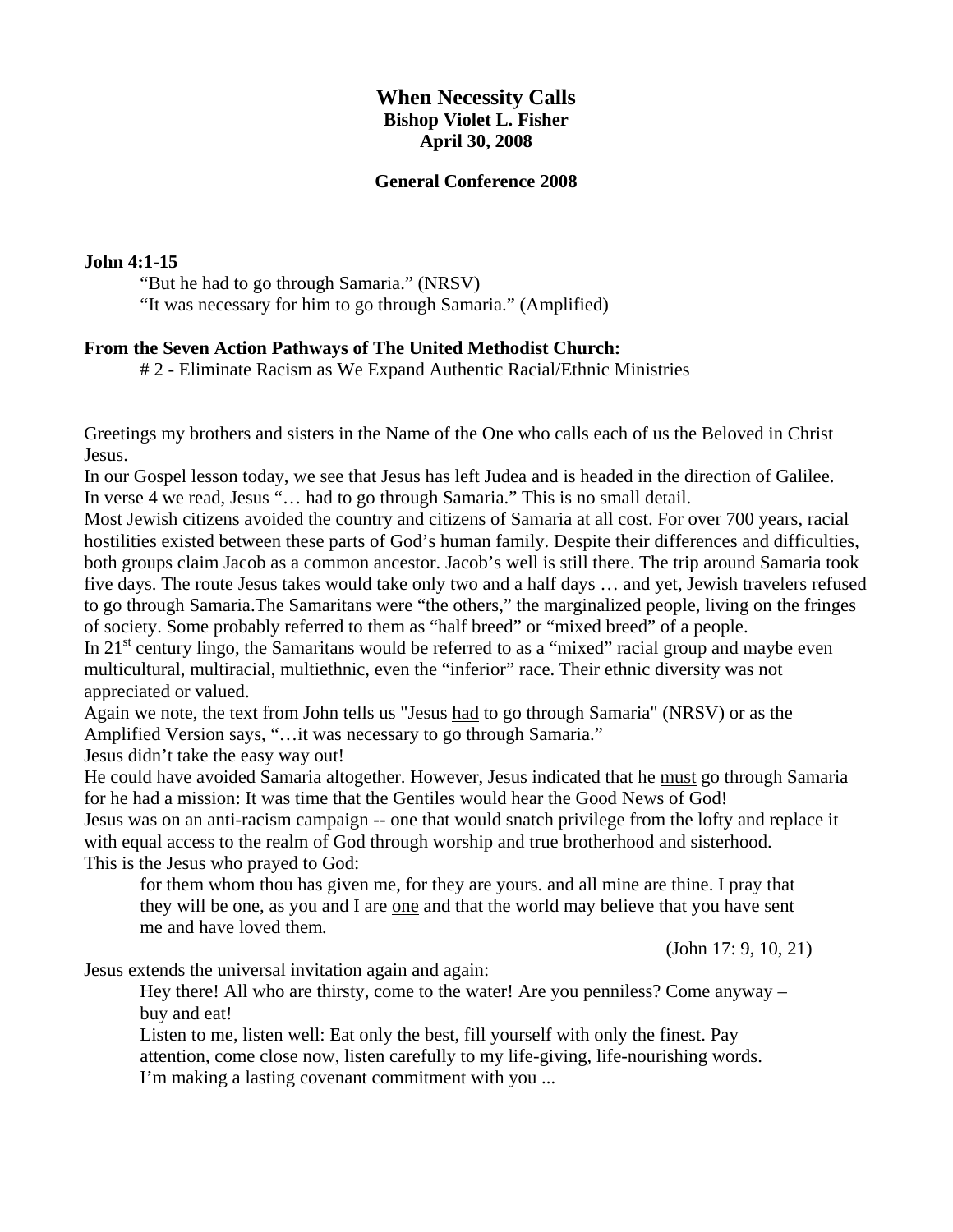Isaiah 55:1, 3 The Message by Eugene Peterson

As the conversation between Jesus and the Samaritan woman takes place, Jesus asks our sister to claim a new life, a new direction, a new identity as a child of God. The transforming grace of God's love goes beyond one's race, one's status or social standing, one's creed or dogma, or one's religious affiliations. Jesus takes time to sit with her on the well, Her skin color does not deter him. Her past life does not make any difference to him. He looks beyond who she is and who she has been and sees a child of God. He never once discounts her worth. He does not condemn or ridicule her.

I believe this is a salvation moment … a Jesus moment.

Jesus did not need the affirmation of his disciples. He did not need a meeting with the Administrative Board or the membership council. Jesus deliberately and unabashedly modeled for his disciples, not just *gender inclusiveness* by talking with the Samaritan woman at the well, but also, *diversity inclusiveness.* It was at that moment Jesus extended the right hand of fellowship.

This, my brother and sisters, sets the stage for transformation for her, as well as, for her Samaritan community.

And hearing the invitation for spiritual transformation, she cried out:

Fill my cup Lord, I lift it up, Lord

Come and quench this thirsting of my soul.

Jesus offered living water.

I believe she became the founding pastor of the First Christian United Methodist Church of Samaria. Praise the Lord!!

There are times in life when necessity calls. The Holy Spirit has sent me to proclaim to this General Conference: "Necessity is calling to us this day!"

We are called to make it a necessity to take the more challenging route of ending racism in The United Methodist Church by sharing the Gospel of Jesus Christ with all peoples through diverse ministries, pastors, and laity; modeling for the world that *all* God's people are part of the Beloved Community, just as Jesus modeled when he went through Samaria.

We cannot rest on self-prescribed laurels and pretend that we have already done all we can do to eliminate racism, white privilege, discrimination, and clever tactics of subterfuge that leave our racial and ethnic ministries and pastors of color under-funded, under-appreciated, and misunderstood -- be they our Asian, Hispanic, Latino, Native American, Pacific Islander or African and African-American sisters and brothers!

Like Jesus, we must choose the more difficult route, and challenge ourselves to open the doors of diversity in The United Methodist Church, beginning with an examination of self in terms of equality, justice, privilege, true brotherhood and true sisterhood -- not just in name, not just on paper, but through sincere and repentive acts of restorative justice.

We must make stronger the tie that binds and live out what that great hymn calls us, <u>out of necessity</u>, to do:

"We share our mutual woes, our mutual burdens bear…"

From "Blest Be the Tie that Binds"

In "The Ministry of All Christians," The Book of Discipline asserts:

We are called to be faithful to the example of Jesus' ministry to all persons. Inclusiveness means openness, acceptance, and support that enables all persons to participate in the life of the Church, the community, and the world. Thus, inclusiveness denies every semblance of discrimination.

(Paragraph138)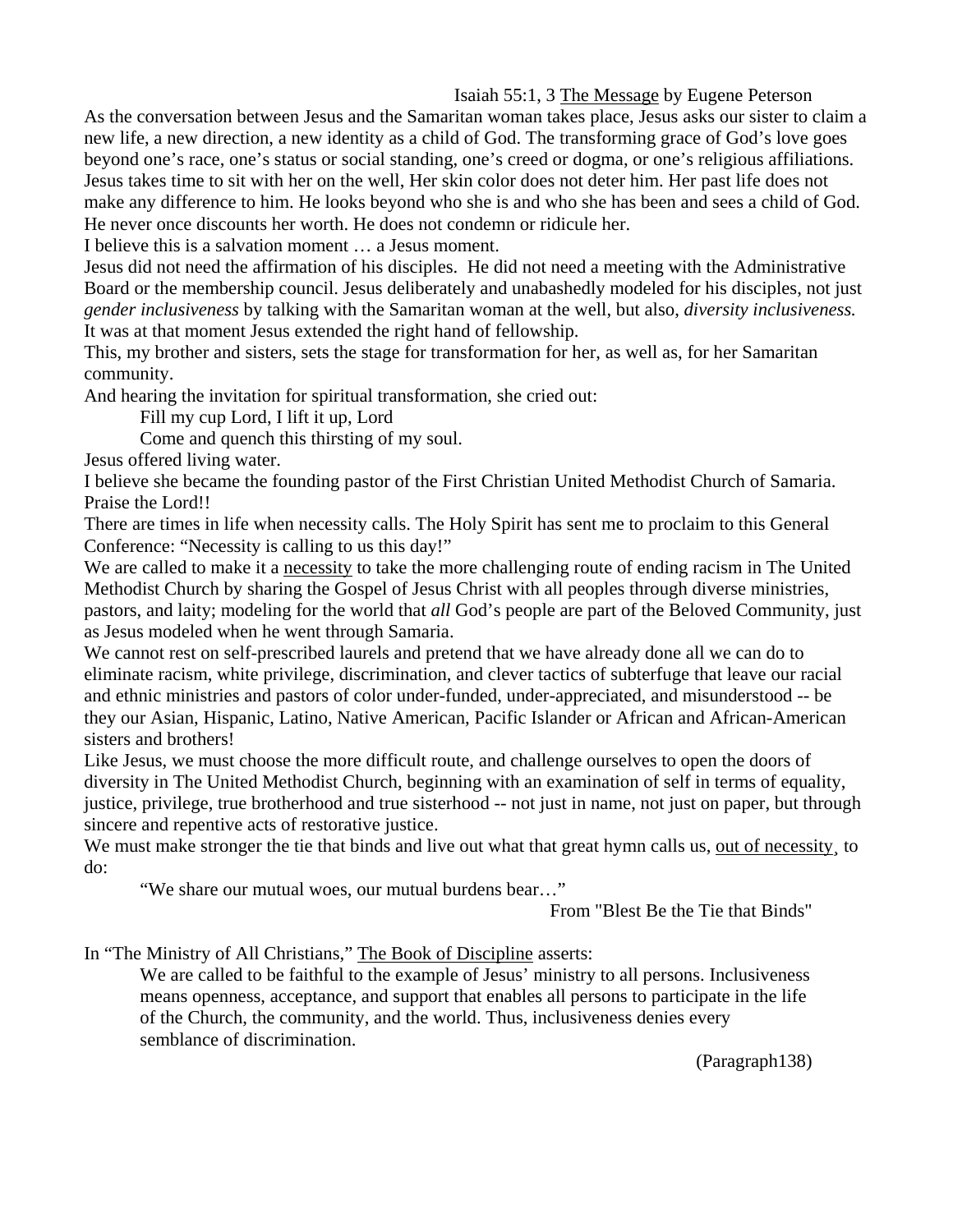We do understand that "Racism plagues and cripples our growth in Christ, in as much as it is antithetical to the Gospel itself. Therefore, we recognize racism as a sin and affirm the ultimate and temporal worth of all persons." (2004 Book of Discipline)

Hear again the words of Bishop Leotine T.C. Kelly:

# **Racism does not belong in the church.**

The Council of Bishops, in partnership with the general agencies of our church, has covenanted to end racism as we authentically expand racial/ethnic ministry. We understand this must happen if we, as a denomination, are committed to making disciples of Jesus Christ for the transformation of the world. (The Seven Vision Pathways)

This is a call to action -- a call into the future.

I fully understand if we are to be serious about our future as a church, some tables will have to be overturned, some trash thrown out, some walls torn down, some barriers crumbled in the name of Christ. Brothers and sisters, the 2004 General Conference mandated local churches, districts, annual conferences, jurisdictional structures, seminaries, general agencies, institutions, and the Council of Bishops to make the eradication of racism a priority in all of their agendas and to commit themselves to the eradication of racism -- attitudinal, behavioral, cultural,\ and institutional.

The Book of Resolutions also statesthat each annual conference be urged, through its commission, to design programs specifically aimed at eradicating racism and achieving equality and inclusivenessand it also recommends that every annual conference conduct anti-racism training programs.

We understand that when necessity calls, we must not limit or marginalize gifts that are to be used to the glory of God as we build the church. Rather, we must seek out and utilize the gifts of all our brothers and sisters, regardless of race or ethnicity, thus valuing the distinctive diversity that makes up the Body of Christ, creating and building ministries that are culturally congruent with God's children, some of whom may not look like you or like me; some of whom may not speak as you do or I do. This is what Bishop Robert Schnase calls "radical hospitality."

As United Methodists we are called to confront the institutional racism that infects the structures of the church and perpetuates the forces of oppression in the world.

Church – when necessity calls – we must act.

When necessity calls we cannot stay paralyzed, frozen in a time warp!

When necessity calls, as Ephesians 4 tells us:

we must be humble and gentle and patient, **bearing with one another in love** … for,

### **There is one body and one Spirit … One God and Parent of all …**

As I prepare to take my seat, hear these words from the Rev. Dr. Martin Luther King, Jr., delivered in "The American Dream" speech he gave in June 1961.

His prophetic voice reaches all the way into the  $21<sup>st</sup>$  century as we consider why we must respond to challenges of racism and embrace the racial and ethnic diversity that make up this nation and world. Dr. King proclaimed:

All life is interrelated. We are caught in an inescapable network of mutuality; tied to a single garment of destiny.

Sisters and brothers, the future majority culture is standing at the door of the church.

And they are knocking.

They are our sons and daughters ... our neighbors and friends. They are red and brown, yellow, black and white. They are the marginalized; they are the oppressed; they are immigrants and sojourners. They are multi-cultural/multi-ethnic persons. They are the other.

They have heard us proclaim through our singing:

We are one in the Spirit We are one in the Lord